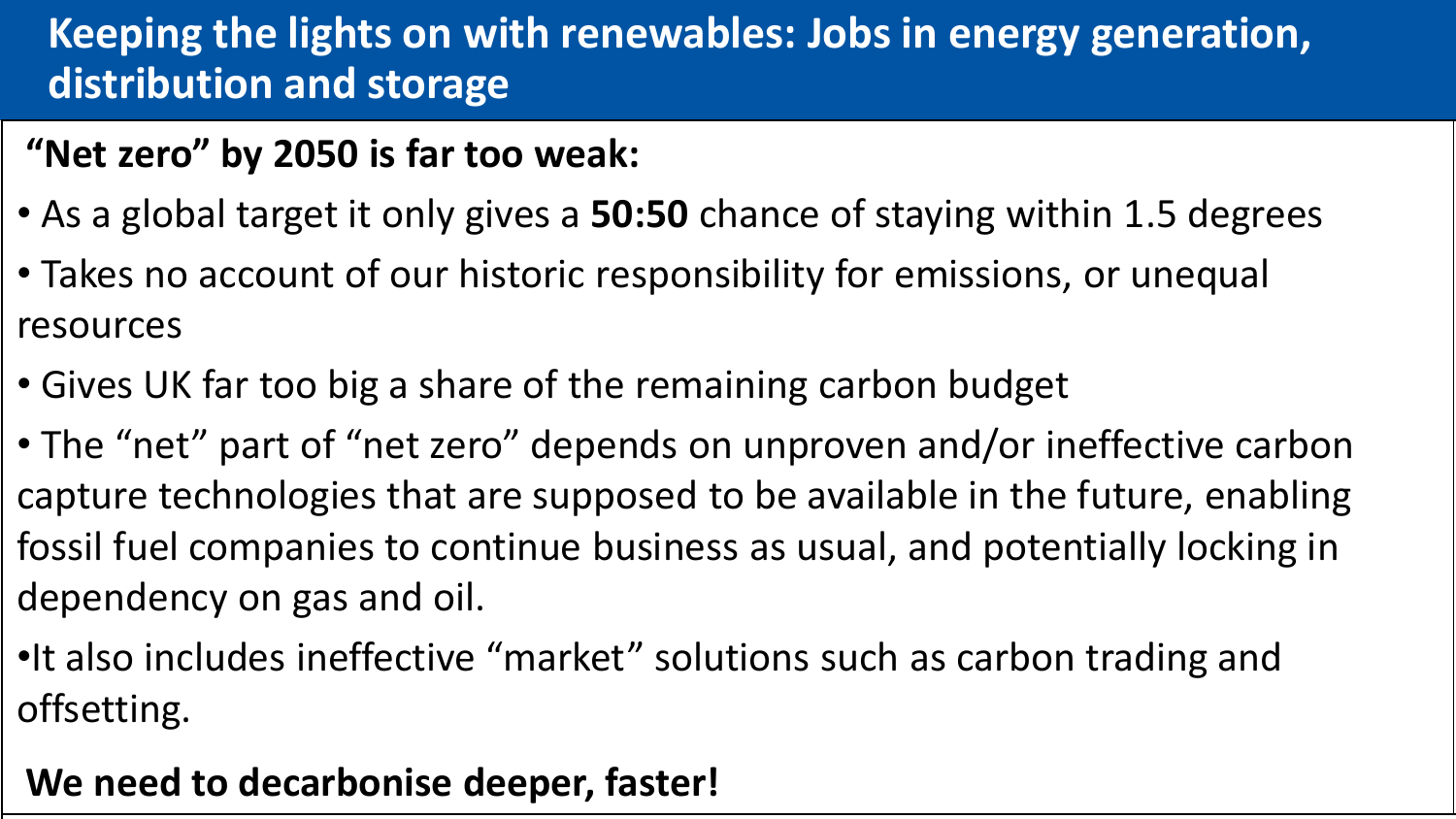# **What we need to do**

- **End fossil fuels**
- Approximately **double overall electricity generation**
- Approximately **halve the amount of energy** we use overall (the main subject of the remaining chapters)
- Use only **renewables** technologies that can be available quickly wind, solar, water, geothermal
- **Accelerate research** and **implementation of safe energy storage** for **flexible supply and load spreading**

• **Expand and train or retrain the workforce –** for young people, jobseekers and those moving from high-emissions jobs to jobs in the low-carbon economy.

• Bring the energy system into public ownership – the core employment model direct public employment within a National Climate Service.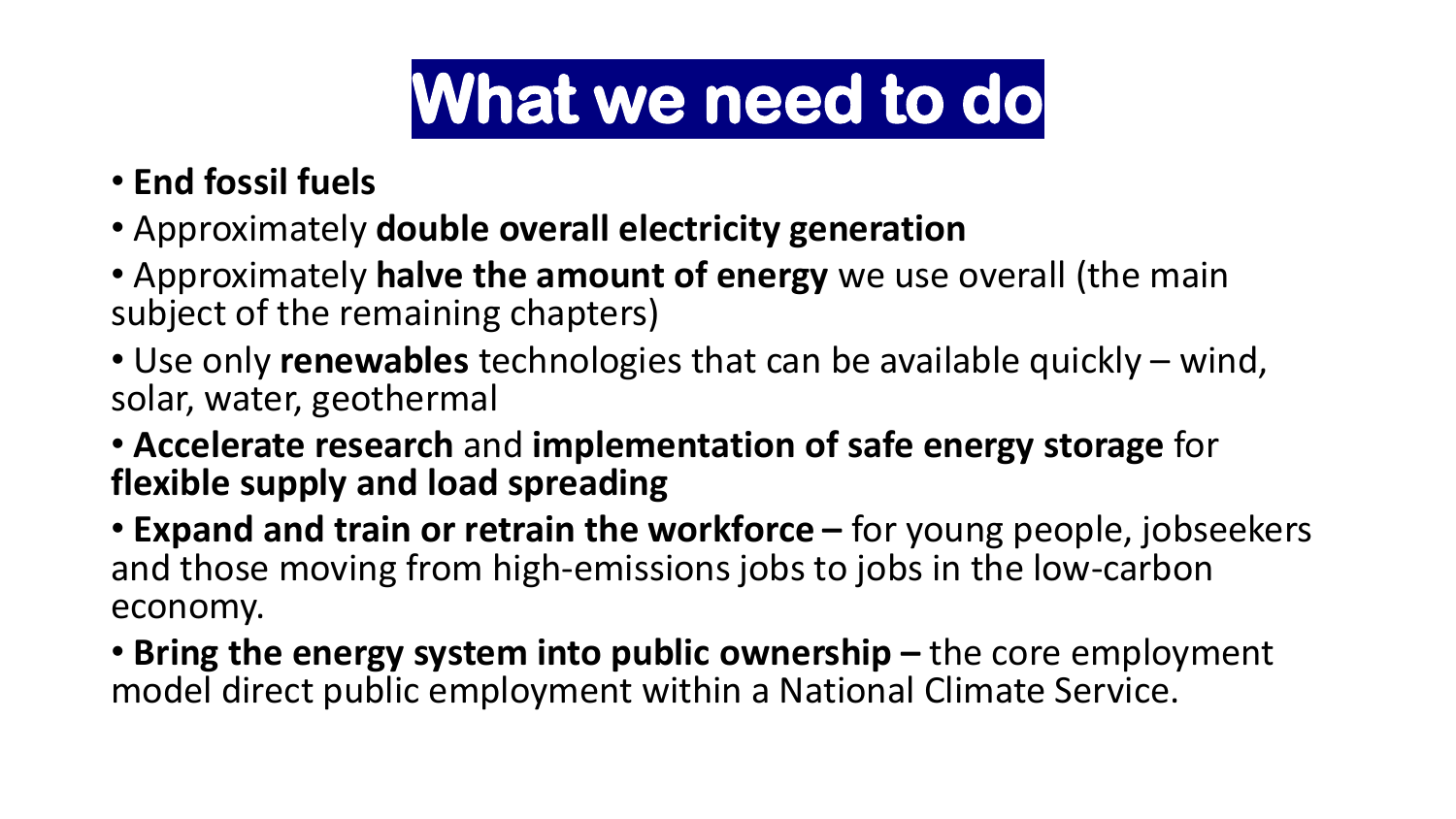## **A National Climate Service could….**

- Get rid of the **distortions and blocks** which the **market** and **vested interests** bring to the transition pathway.
- Support renewables technologies that are needed but currently held back by lack of investment, eg tidal stream & wave energy.
- Ensure a **fair transition of workers – create millions of** decent secure jobs, including at least half a million in energy generation, distribution and storage.
- Ensure **equitable access to affordable energy.** Policies of subsidies to private home owners to retrofit, install renewables etc are both inefficient and inequitable.
- Support supply chain industries, and new industries recycling materials.
- Enable democratic and integrated planning of a complex system involving large and smaller-scale generation, transmission and distribution, storage and load-spreading technologies.

NB the domestic sector is key to efficient load-spreading as well as energy saving, and a NCS could support this through a programme of retrofit as public works.